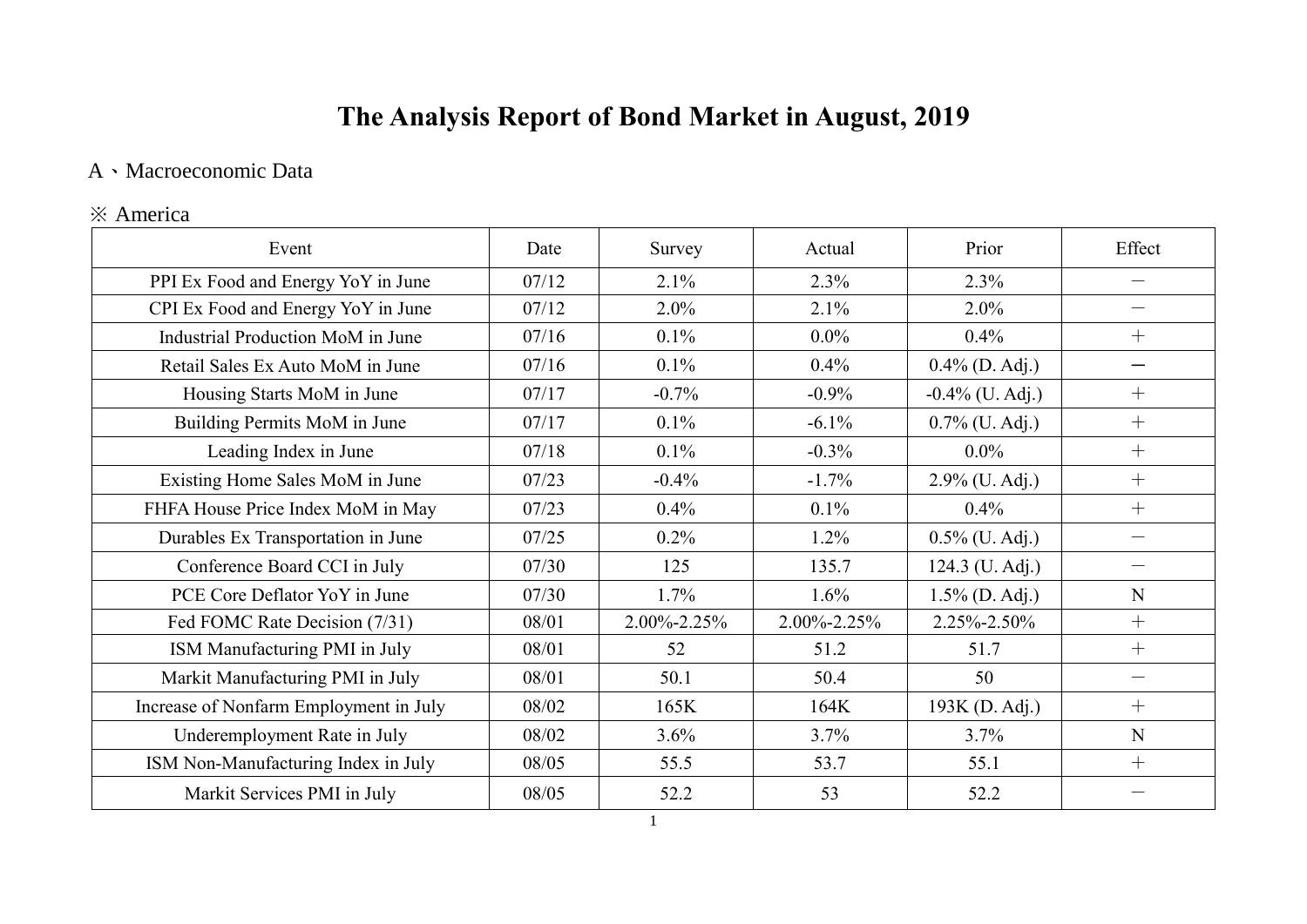## ※ Taiwan

| Event                                               | Date  | Survey                   | Actual          | Prior               | Effect                   |
|-----------------------------------------------------|-------|--------------------------|-----------------|---------------------|--------------------------|
| Export Orders YoY in June                           | 07/22 | $-2.3%$                  | $-4.5%$         | $-5.8\%$            | N                        |
| Unemployment Rate in June                           | 07/22 | 3.80%                    | 3.74%           | 3.73%               | N                        |
| Industrial Production YoY in June                   | 07/23 | $-0.15%$                 | $-0.39%$        | $-2.58\%$ (U. Adj.) | N                        |
| Sale of Wholesale YoY in June                       | 07/23 | --                       | $-6.0\%$        | $-5.7\%$            | $+$                      |
| Sale of Retail YoY in June                          | 07/23 | $-$                      | 4.5%            | $3.0\%$             | $\qquad \qquad$          |
| Money Supply M1B / M2 YoY in June                   | 07/24 | --                       | $7.35\%/3.05\%$ | $7.23\%/3.40\%$     | $\qquad \qquad$          |
| TIER Manufacturing Business Composite Index in June | 07/25 |                          | 93.03           | 94.62 (D. Adj.)     | $+$                      |
| TIER Service Business Composite Index in June       | 07/25 | --                       | 92.43           | 97.87 (D. Adj.)     | $+$                      |
| Leading Indicator in June                           | 07/26 | --                       | 102.42          | 102.08              | $\qquad \qquad$          |
| Monitoring Indicator & Scores in June               | 07/26 | --                       | Yellow-blue: 21 | Yellow-blue: 18     | $\overline{\phantom{0}}$ |
| NCU Consumer Confidence Index (CCI) in July         | 07/29 | $-$                      | 81.48           | 79.80               |                          |
| TIER Manufacturing Business Indicator & Scores      | 07/31 | --                       | Blue: 9.80      | Blue: 9.18          |                          |
| GDP YoY in Q2, 2019                                 | 07/31 | 1.80%                    | 2.41%           | 1.71%               |                          |
| Nikki Markit Taiwan Manufacturing PMI in July       | 08/01 | $- -$                    | 48.1            | 45.5                | $\overline{\phantom{0}}$ |
| CIER Taiwan Manufacturing PMI in July               | 08/01 | $\overline{\phantom{a}}$ | 48              | 48.1                | $+$                      |
| CIER Taiwan Non-Manufacturing Index in July         | 08/01 | $\overline{\phantom{a}}$ | 54.9            | 52.0                | $\equiv$                 |
| WPI YoY in July                                     | 08/06 | $-2.60%$                 | $-3.42%$        | $-2.07\%$ (D. Adj.) | $+$                      |
| CPI Core YoY in July                                | 08/06 | 0.40%                    | 0.34%           | $0.47\%$ (D. Adj.)  | $+$                      |
| Exports YoY in July                                 | 08/07 | 1.3%                     | $-0.5%$         | 0.5%                | $+$                      |
| Imports YoY in July                                 | 08/07 | 0.7%                     | $-5.4%$         | 6.6%                | $+$                      |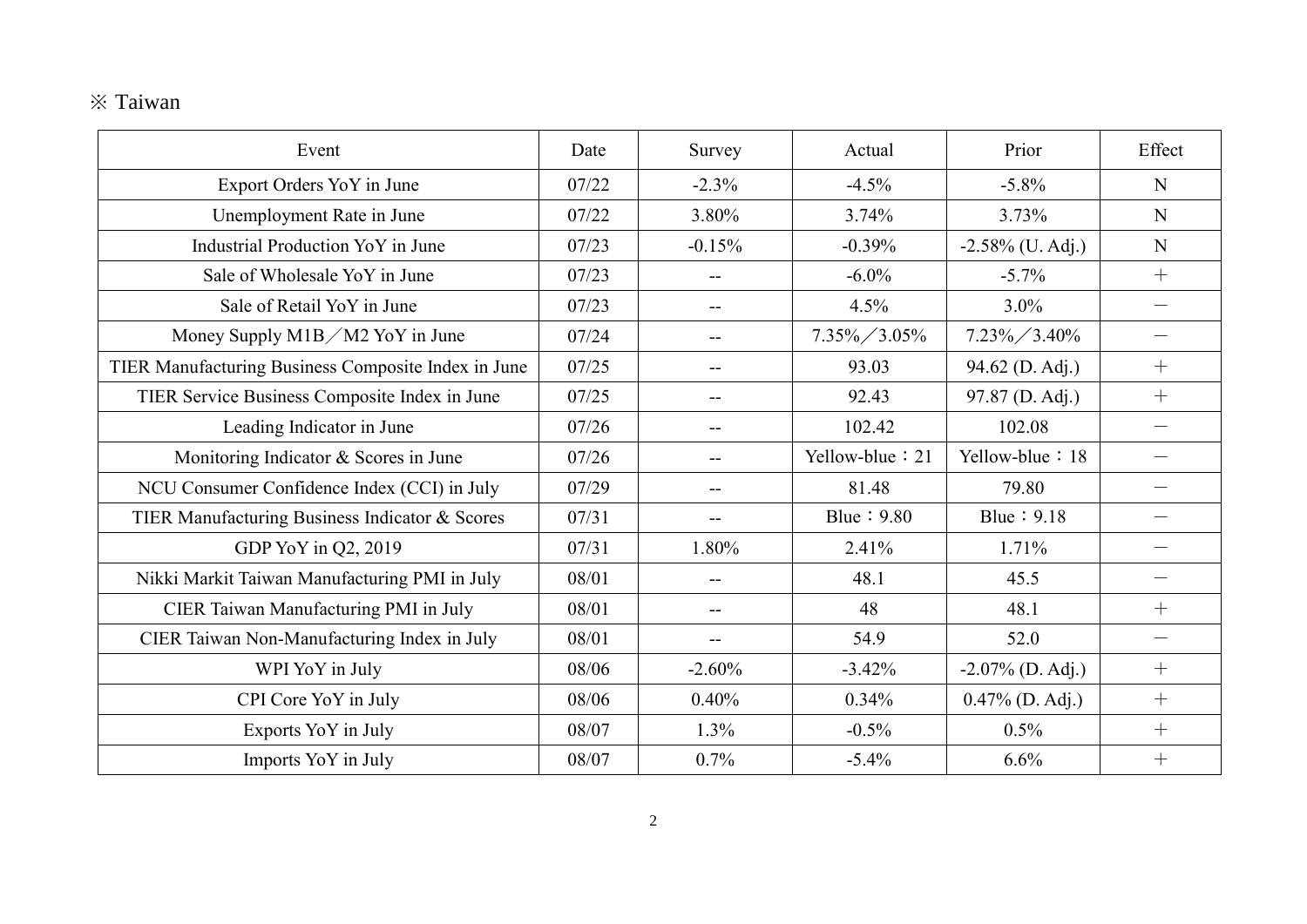#### B、The Analysis of Bond Market

In July, the US economic data was mixed. The US-China trade negotiations in Shanghai did not achieve concrete results as expected. The Committee of Fed's FOMC cut rate a yard (0.25%) to 2 to 2-1/4 percent as expected at the end of July. Chairman Powell stated that this is only a preventive measure. In addition, President Trump announced accidentally that he will impose a 10% tariff on 300 billion US dollars of Chinese imports. Meanwhile, the exchange rate of RMB against the US dollar fell below the 7-yuan benchmark on August 5<sup>th</sup>, which forced the US White House considered China as a currency manipulator, as well as triggered a panic in the financial market and pushed down the yield rate of 10-year Treasury bond officially and fell below the 2.00% benchmark; however, it is almost near 1.70% now.

The business monitoring indicators rose from 18 to 21 points in June. The General of Budget, Accounting and Statistics estimated that the GDP growth rate in Q2 rose from 1.71% in Q1 to 2.41%, which indicated that domestic economy have signs of bottoming out. However, the sudden interference incident in the GB market hit the market confidence in early July, and the GB yield was relatively low. As a result, the market's willingness to pursue the price was weak, causing a cool trading throughout the month. The 10-year yield of treasury benchmark (A08106R) is between 0.64% and 0.69% for the whole month.

Looking forward to the outlook, due to the rise of protectionism, the international trade and the exchange rate war have been warmed up, and the phenomenon of long-term and short-term GB yield upside down has not changed, which is conducive to the continuation of the bull market. Overall, the 10-year yield of treasury benchmark (A08106R) is expected to fluctuate between 0.60% and 0.75%.